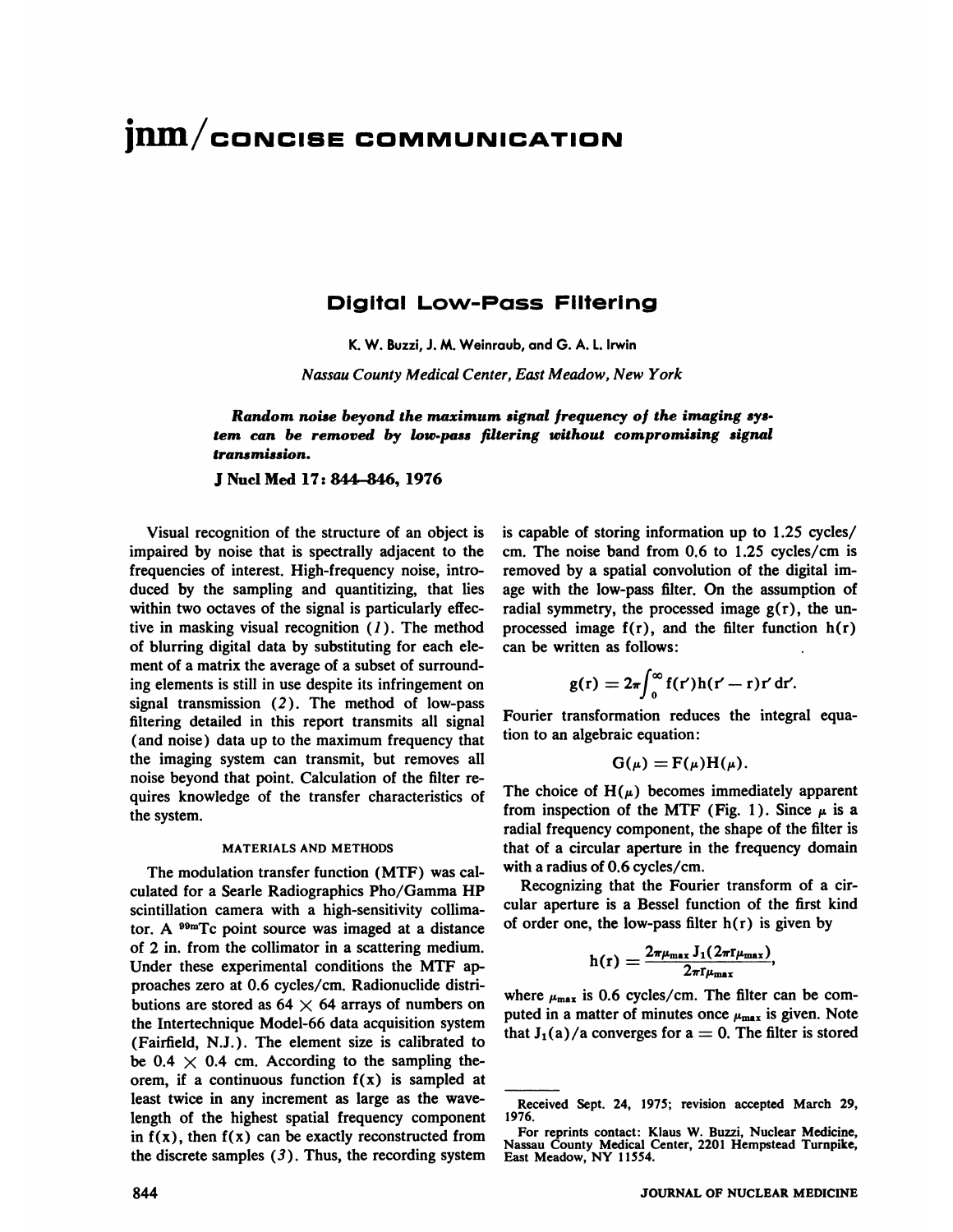

FIG. 1. Curved solid line represents isolated signal modulation, and straight solid line represents arbitrary magnitude of sta**tistical noise. Since spatial frequency is radial, filter (dashed line) corresponds to circular aperture in spectral domain.**

as a variable 3  $\times$  3 to 25  $\times$  25 element matrix. The filter function employed in this communication is of size 9  $\times$  9. Since both image and filter are given as matrices, the convolution in practice is a matrix operation (4):

$$
g_{ij} = \sum_{k, l = 1}^{64} f_{k, l} h_{i-k, j-l}.
$$

The spatial convolution is performed by the Multi-8 computer of the Intertechnique data acquisition sys tem.

#### **RESULTS**

A liver phantom was imaged under conditions representative of the MTF of Fig. 1 for a total of 300,000 counts. Figure 2 shows the unfiltered digital display, along with successive low-pass filterings to 0.2, 0.4, 0.6, 0.8, and 1.0 cycles/cm. The optimum image, as predicted by the MTF, is obtained by low pass filtering to 0.6 cycles/cm. A narrower spectral aperture results in loss of signal information. The image is sharpened as the upper frequency cutoff is extended from 0.2 to 0.4 and finally to 0.6 cycles/cm. No signal information can be gained beyond 0.6 cycles/cm, only random noise; and as the frequency range is extended stepwise to 0.8 and 1.0 cycles/cm, the image gradually acquires the noisy mottled appearance of the initial unprocessed display. The histograms of Fig. 3 are the profiles of the matrix row through the smallest and central void for the unfiltered image and for the image low-pass filtered to 0.6 cycles/cm. The interference of noise with recognition of spectrally adjacent structures is better exemplified by Fig. 4. The original images are

on the left and the filtered ones on the right, dis played with the same intensity and identical photo graphic settings. In sequence from top to bottom, the images are those of a normal anterior brain (500,000 counts), abnormal posterior brain (500,- 000 counts) , and abnormal thoracic spine (300,000 counts). The noise effectively masks the rib structure in the spinal view. In all views, pattern recog nition is improved by low-pass filtering.

### **DISCUSSION**

The ability to differentiate one area of a density pattern from another is a function of the sharpness of the border between the two. The high-frequency components of a spatial structure that are necessary for border definition are adjacent to noise beyond the maximum signal-transmittance capability of the system. We have shown that the masking associated with this high-frequency noise can be minimized by low-pass filtering. This method results in an im proved signal-to-noise ratio without affecting signal content. The serial processing technique of this re port compares favorably with the parallel processing



**FIG.2. Fromleftto right,upperdisplaysare unprocessed, low-pass filtered to 0.2 cycles/cm, and low-pass filtered to 0.4 cycles/cm,respectively. Lower displays are low-passfllt.red to 0.6, 0.8, and 1.0 cycles/cm. Optimum image is obtained by low-pass fIltering to 0.6 cycles/cm (lower left).**



FIG. 3. (Left) Unprocessed matrix row through smallest void; **(right) identical matrix row after optimal low.pass filt.ring to 0.6 cycles/cm.**